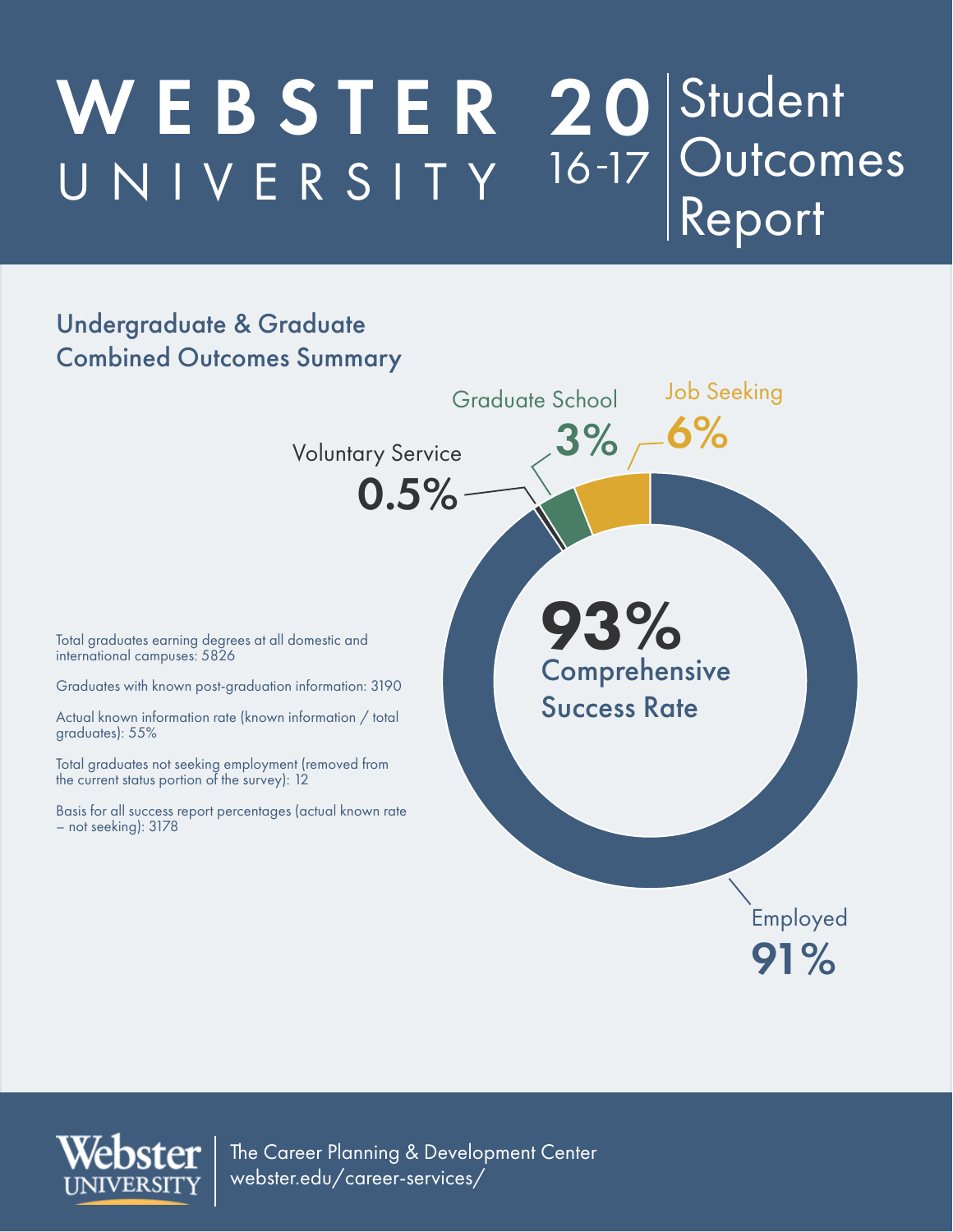#### W E B S T E R UNIVERSITY Student Outcomes Report 20 16 17

## Undergraduate Outcomes Summary



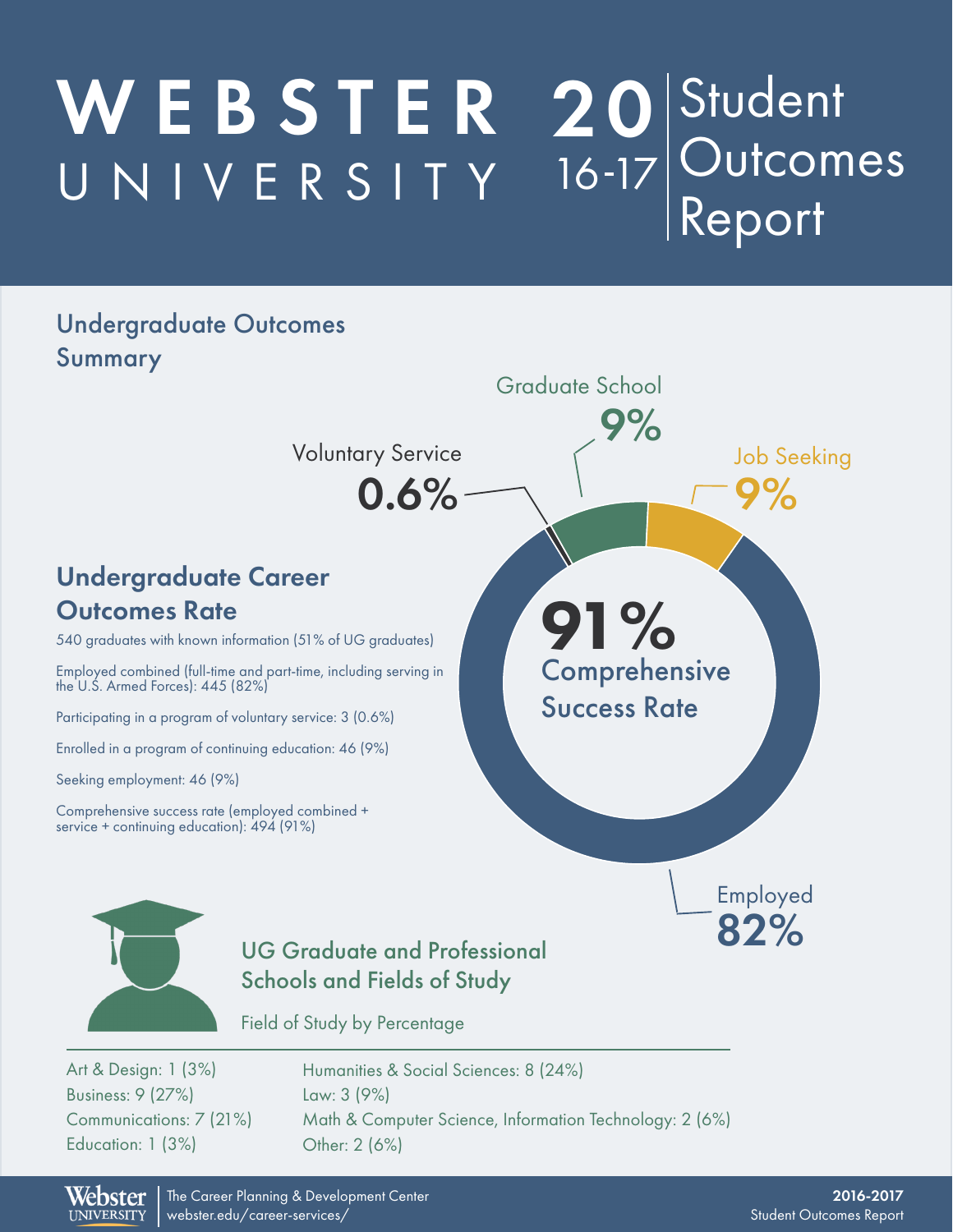# COLLEGE OF ARTS & SCIENCES





#### Top Industries



#### Arts, Audio/Video Technology, Communications, & Entertainment





Health Care (Practitioners, Hospitals & Residential Care, Medical Laboratories & Research)



Law, Public Service, Corrections, & Security

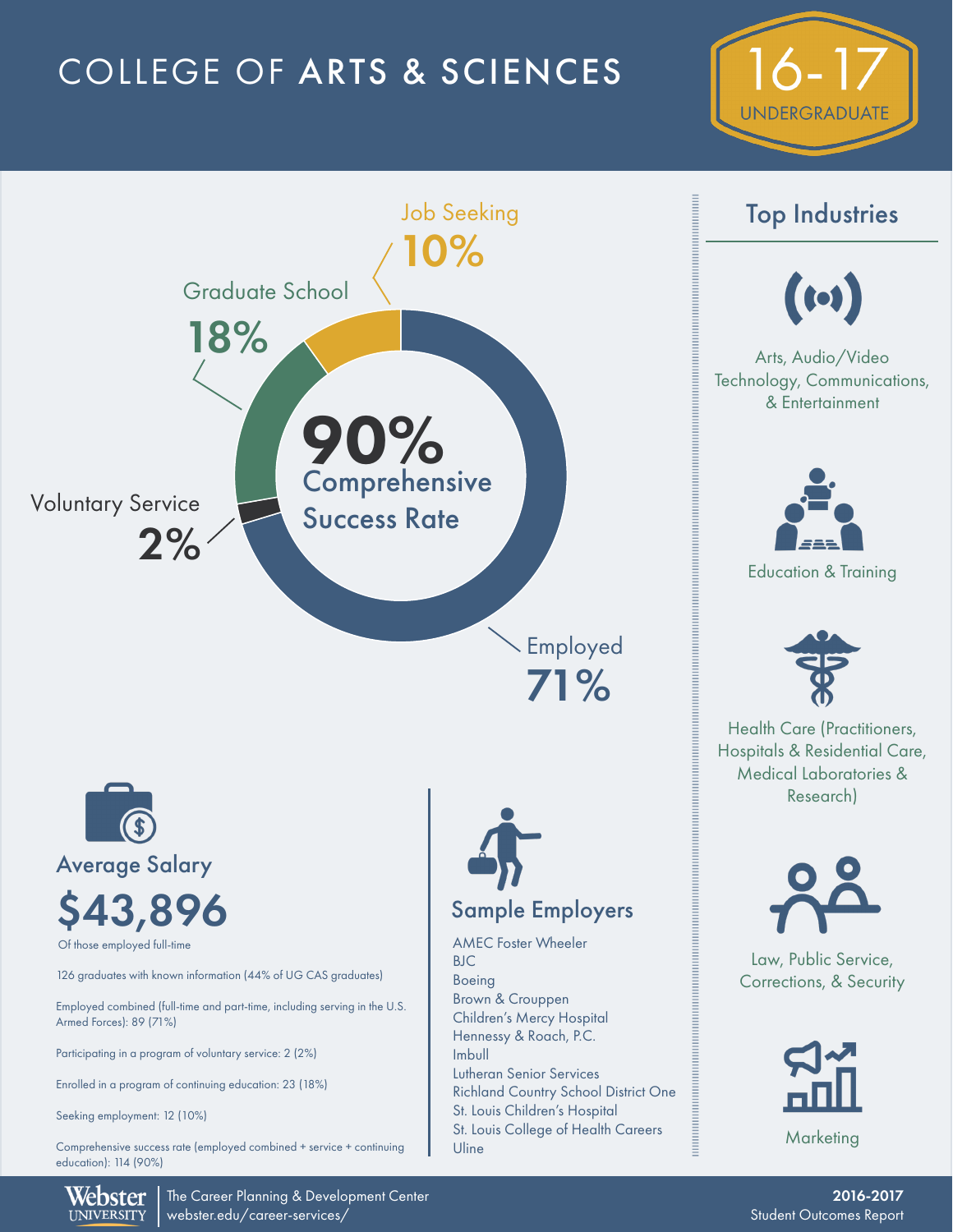## GEORGE HERBERT WALKER SCHOOL OF BUSINESS & **TECHNOLOGY**





2016-2017 Student Outcomes Report

The Career Planning & Development Center webster.edu/career-services/

**UNIVERSITY**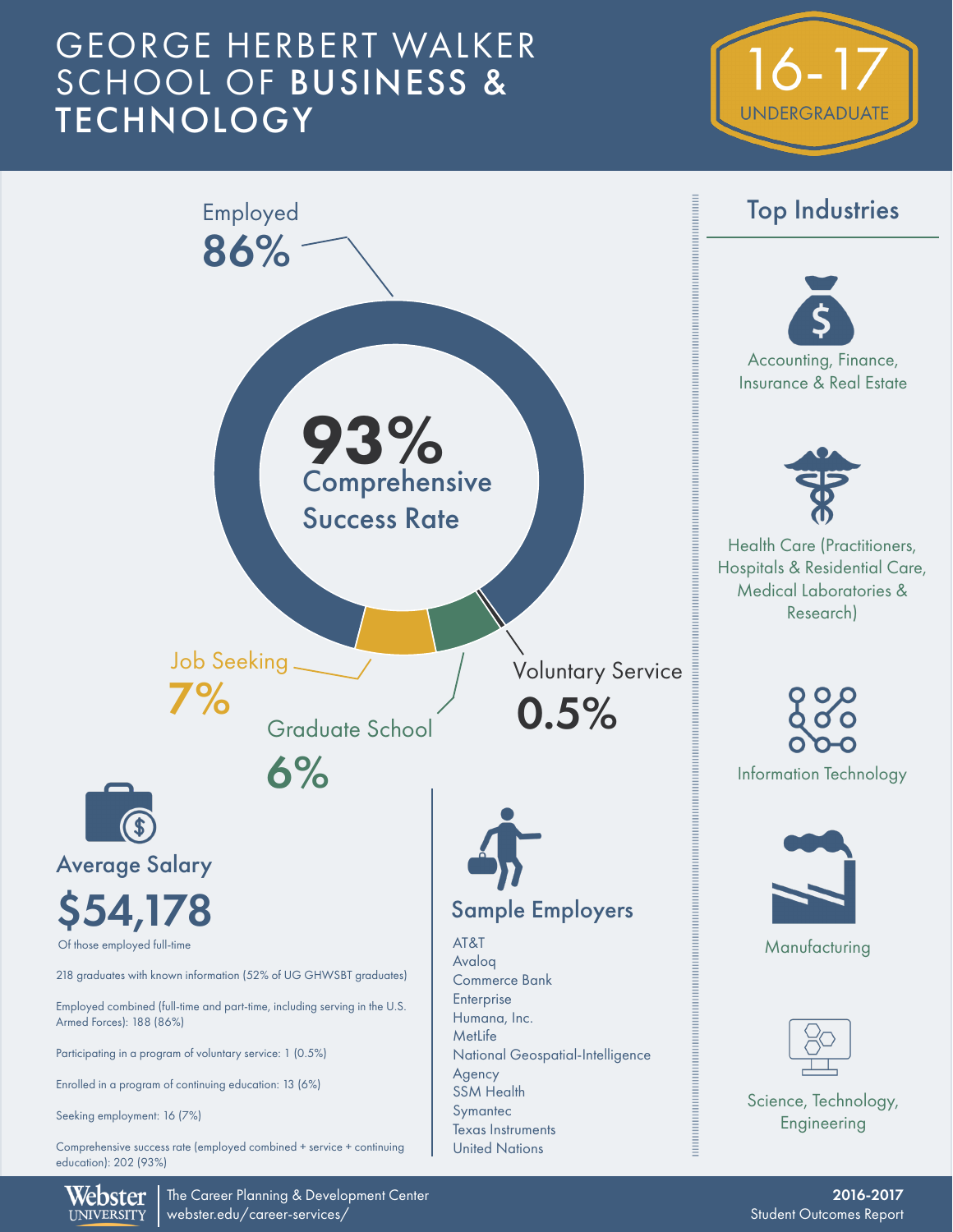## LEIGH GERDINE COLLEGE OF FINE ARTS

Comprehensive Success Rate

95%

Average Salary

\$42,000

Of those employed full-time



95%

41 graduates with known information (37% of UG LGCFA graduates)

Armed Forces): 39 (95%)

education): 39 (95%)

Seeking employment: 2 (5%)

Employed combined (full-time and part-time, including serving in the U.S.

Comprehensive success rate (employed combined + service + continuing

Employed

Arts, Audio/Video Technology, Communications, & Entertainment

#### Sample Employers

Amazon Ansira Engagement Marketing Phantom Broadway Stages St. Louis The Church of St. Michael and St. George **Wunderman** 

# SCHOOL OF EDUCATION



# UNDERGRADUATE

Top Industries



Education & Training



## Sample Employers

Cooperative Home Care Pattonville School District Sikeston School District The Soulard School Webster University

Webster UNIVERSITY

The Career Planning & Development Center webster.edu/career-services/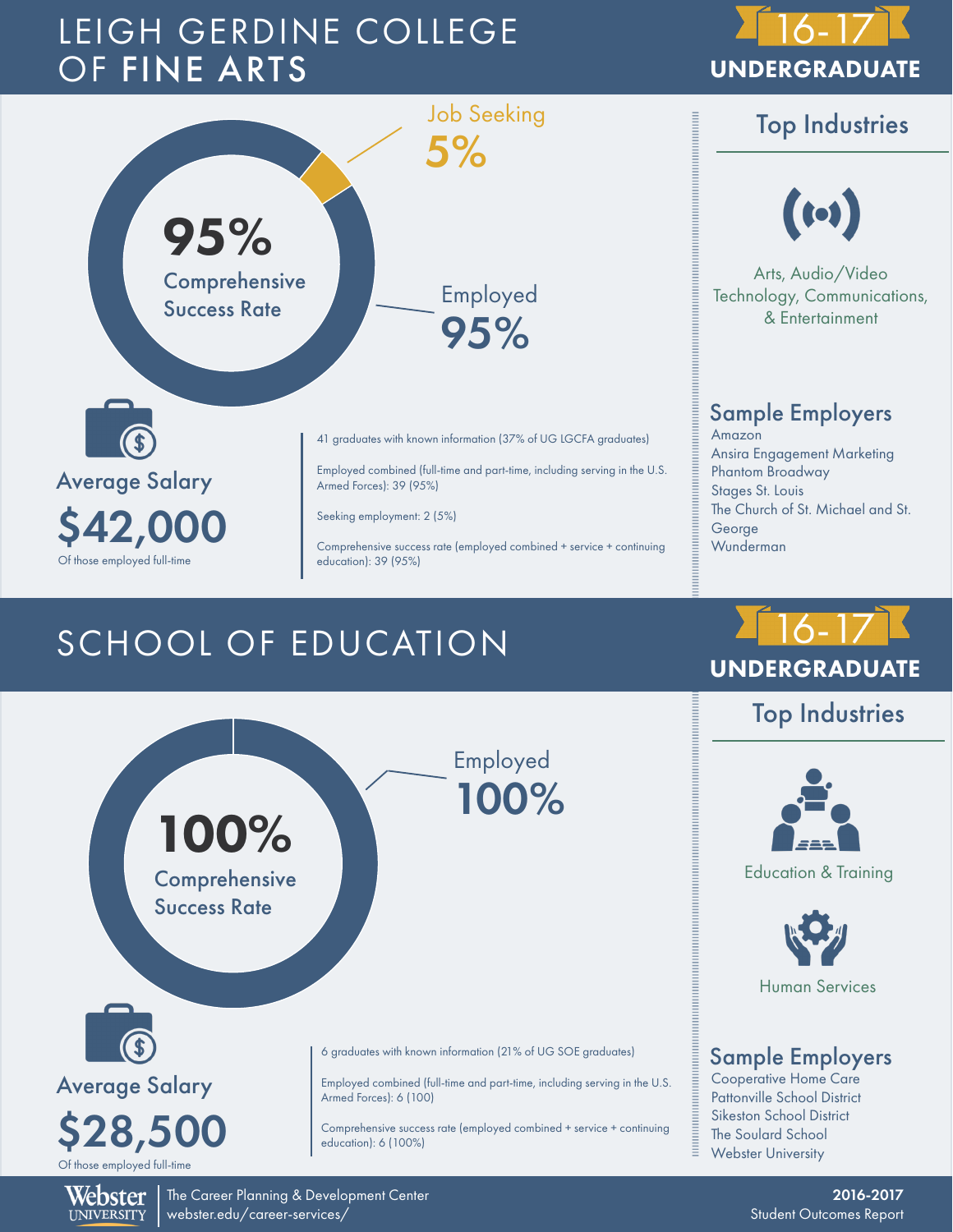# SCHOOL OF **COMMUNICATIONS**





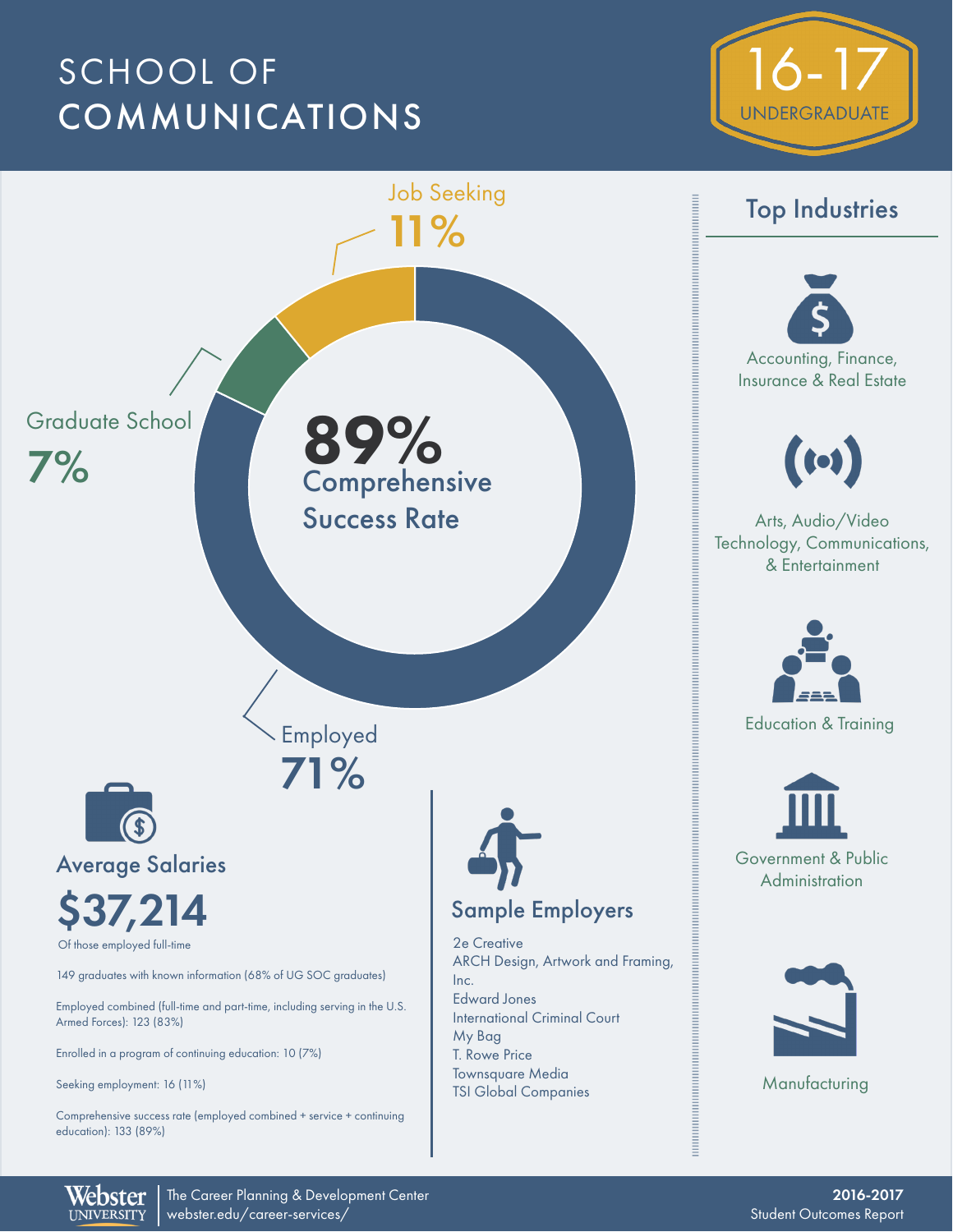#### W E B S T E R UNIVERSITY Student Outcomes Report 20 16 - 17

## Graduate Outcomes Summary



Webster **UNIVERSITY** 

The Career Planning & Development Center webster.edu/career-services/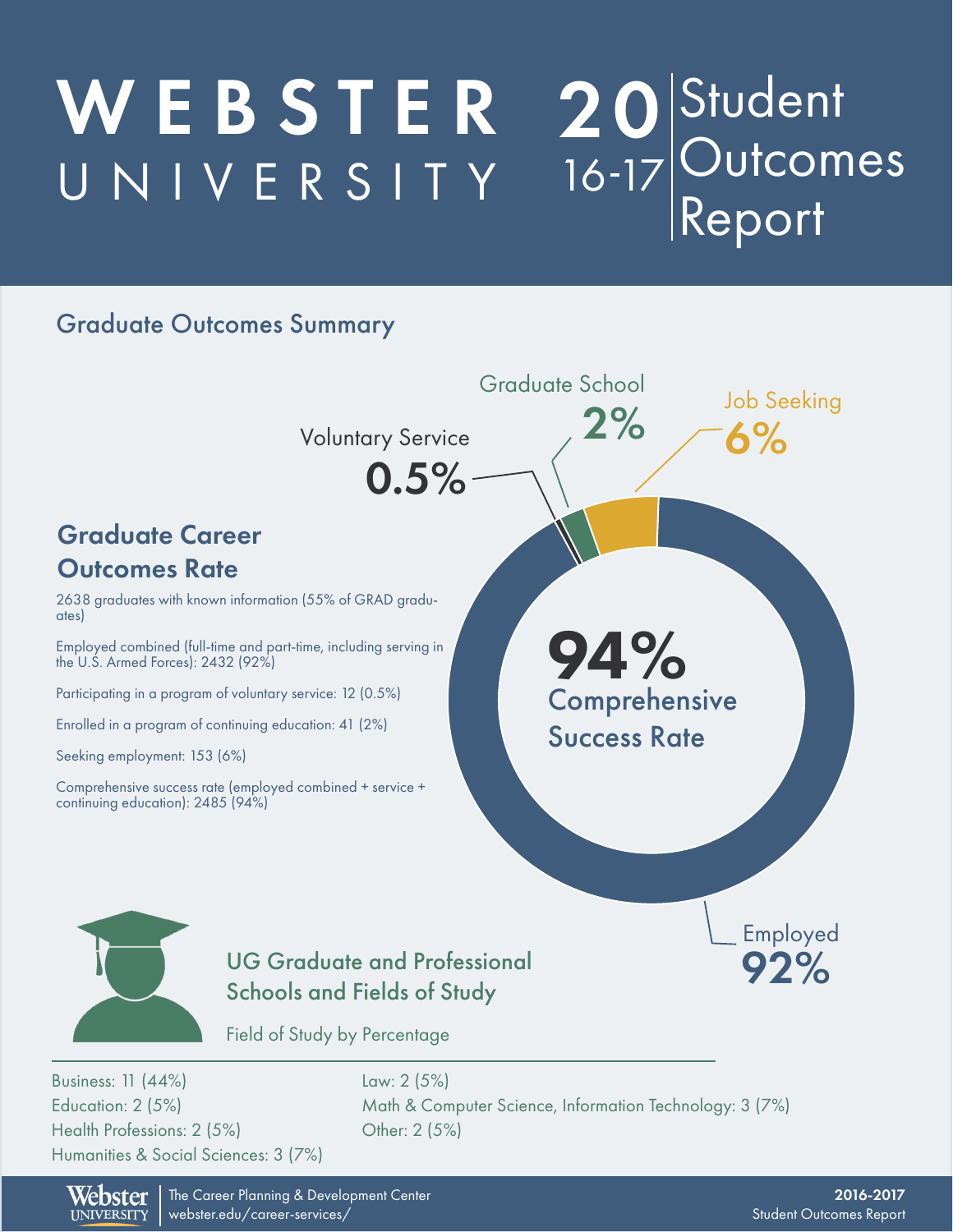# COLLEGE OF ARTS & SCIENCES





#### Top Industries





Government & Public **Administration** 



Health Care (Practitioners, Hospitals & Residential Care, Medical Laboratories & Research)





Serving in the U.S. Military

E<br>E

Webster The Career Planning & Development Center **UNIVERSITY** 

webster.edu/career-services/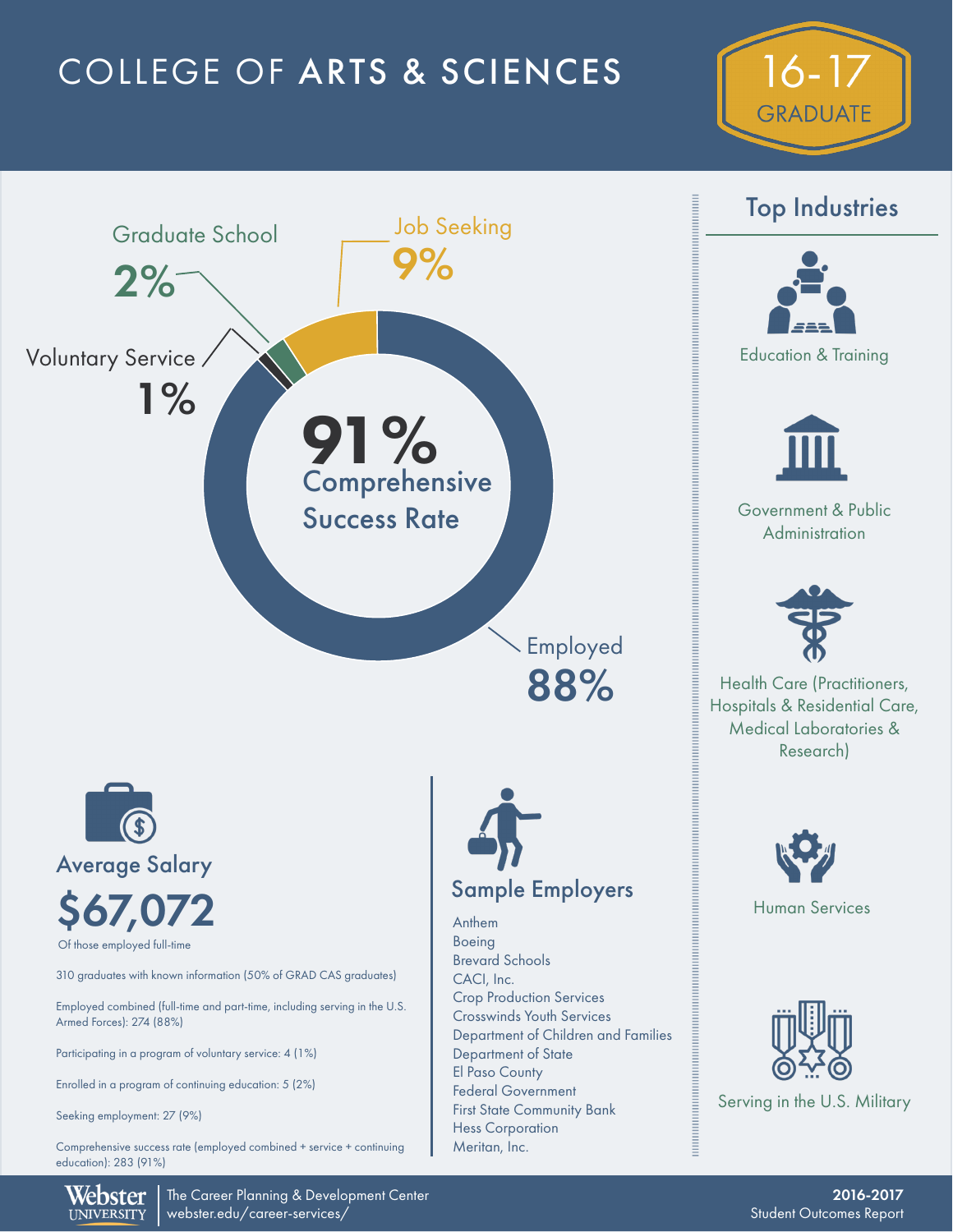## GEORGE HERBERT WALKER SCHOOL OF BUSINESS & **TECHNOLOGY**





Webster **UNIVERSITY** 

The Career Planning & Development Center webster.edu/career-services/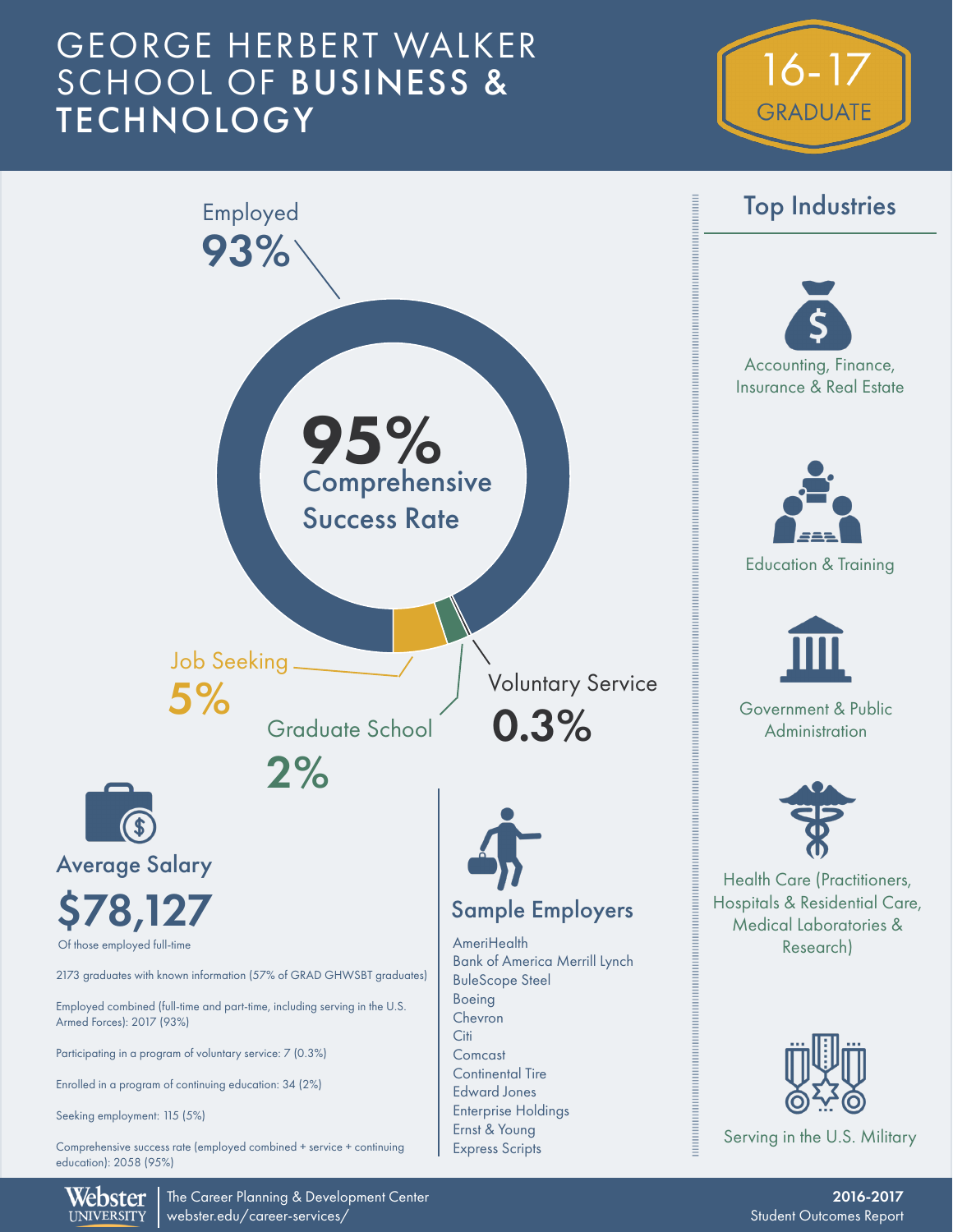# SCHOOL OF **COMMUNICATIONS**





Top Industries



Arts, Audio/Video Technology, Communications, & Entertainment





Government & Public Administration



Health Care (Practitioners, Hospitals & Residential Care, Medical Laboratories & Research)



Hospitality, Food Service, & Tourism

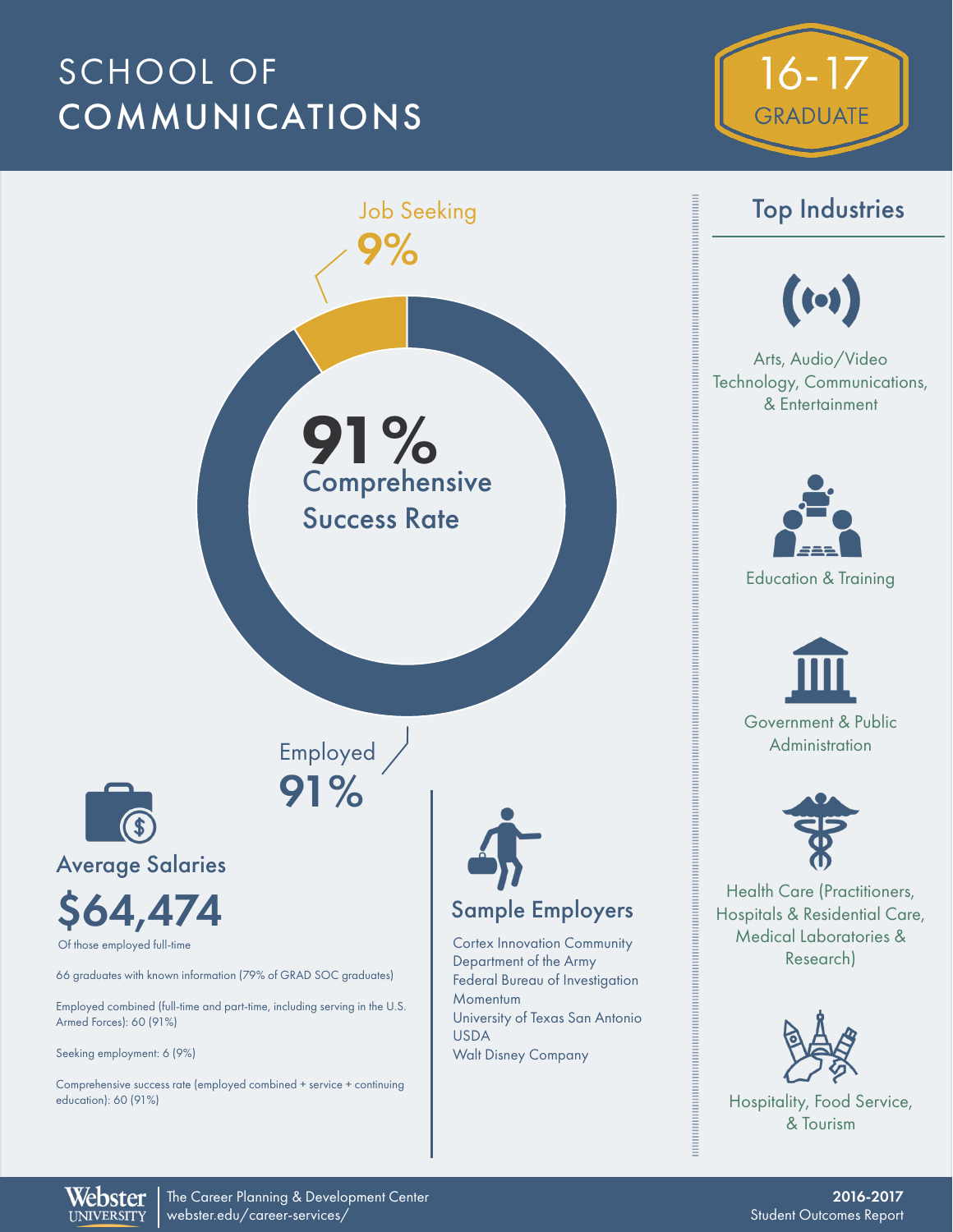# SCHOOL OF EDUCATION





Comprehensive success rate (employed combined + service + continuing education): 80 (95%)



Agriculture & Natural Resources



Education & Training



Government & Public **Administration** 



Health Care (Practitioners, Hospitals & Residential Care, Medical Laboratories & Research)

Disability Determination for Social Gateway Science Academy of St. Louis Independence School District Kansas City Public Library Kansas City Public Schools Parkway School District Special School District

The Career Planning & Development Center webster.edu/career-services/